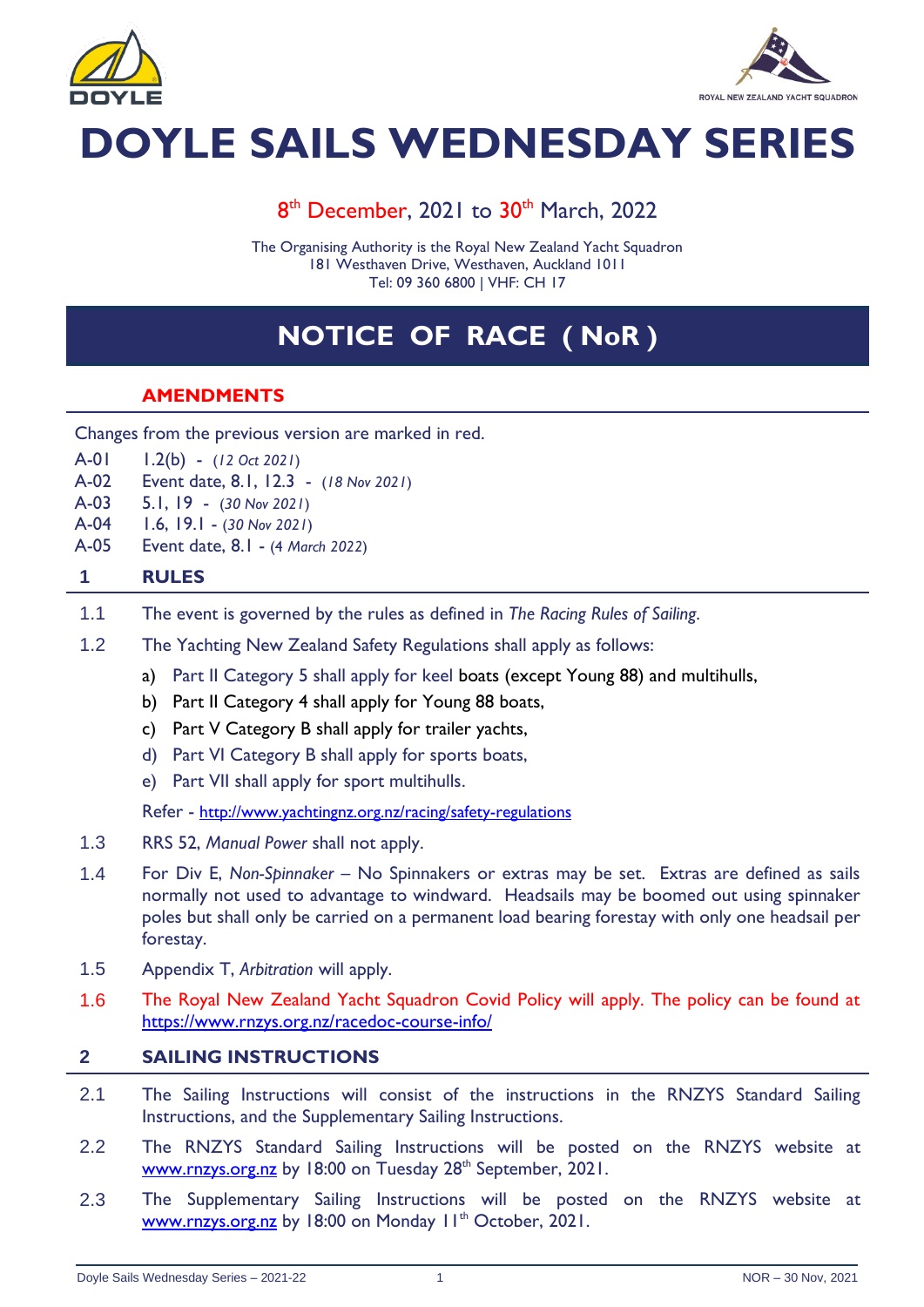



#### **3 COMMUNICATION**

- 3.1 The online official notice board is located at [www.rnzys.org.nz](http://www.rnzys.org.nz/)
- 3.2 [DP] All boats shall carry a VHF radio capable of communicating on channel 17.
- 3.3 [DP] All boats shall maintain a listening watch on VHF radio on deck on channel 17 at all times while racing.
- 3.4 [DP] While racing, except in an emergency, a boat shall not make voice or data transmissions and shall not receive voice or data communication that is not available to all boats.

#### **4 ELIGIBILITY AND ENTRY**

- 4.1 The Doyle Sails Wednesday Series is an open event, open to members of any yacht club.
- 4.2 Classes are defined as follows:

| <b>Division</b> | <b>Definition</b>  |
|-----------------|--------------------|
| A               | Open               |
| В               | Open               |
| R               | 40ft Racing        |
| C               | Light displacement |
| F               | Heavy displacement |
| Q               | Young 88           |
| G               | Farr MRX           |
| E               | Non-Spinnaker      |
| м               | Open multihull     |
| S               | Sports boats       |
| ĸ               | Classic yachts     |

- 4.3 Eligible boats may enter by;
	- (a) Completing the on-line entry form on the club website, [www.rnzys.org.nz](http://www.rnzys.org.nz/)

- go to *Sailing*, then *Club Racing,* select *Doyle Sails Wednesday Series* and click on *Entry Form,* and

- (b) Paying the non-refundable entry fee prior to racing.
- 4.4 Boats wishing to sail under PHRF handicap must ensure that they have selected this on their entry and supplied their current PHRF registration number to the Race Office.
- 4.6 Final allocation of boats to each division will be made by the Handicap Committee.

#### **5 FEES**

5.1 The entry fees, including GST, are:

|                                | <b>RNZYS Members</b> | <b>Non-RNZYS Members</b> |
|--------------------------------|----------------------|--------------------------|
| Series entry - 10 Race Days    | \$145                | \$235                    |
| Casual Race entry - I Race Day | \$30                 | \$45                     |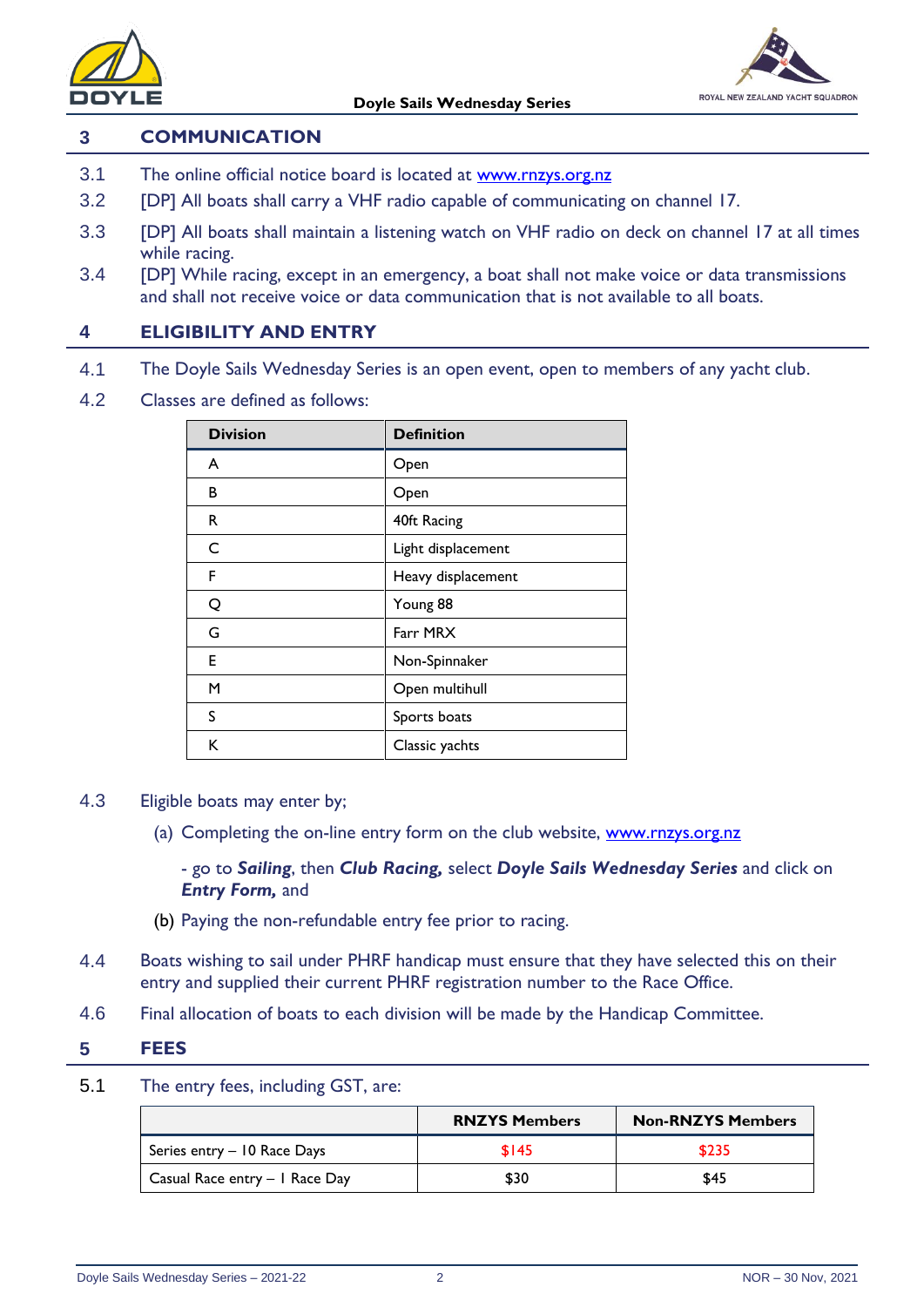



#### **6 CLASSIFICATION**

6.1 There are no classification requirements in accordance with RRS 79.

#### **7 ADVERTISING AND IDENTIFICATION**

7.1 [DP] Boats may be required to display advertising chosen and supplied by the organizing authority in accordance with World Sailing Regulation 20.

#### **8 SCHEDULE**

8.1 The scheduled dates for racing are:

| Race Day 1 | 8 <sup>th</sup> December | Race Day 4 | 16 <sup>th</sup> February |
|------------|--------------------------|------------|---------------------------|
| Race Day 2 | $19th$ January           | Race Day 5 | 2 <sup>nd</sup> March     |
| Race Day 3 | 2 <sup>nd</sup> February | Race Day 6 | $16th$ March              |
| Race Day 7 | 30 <sup>th</sup> March   |            |                           |

8.2 The scheduled time for the first warning signal for the first division to start will be 1750. The individual start times for each division will be listed in the SSI's.

#### **9 EQUIPMENT INSPECTION**

9.1 Spot measurement and safety checks may be conducted at any time during the event.

#### **10 VENUE**

10.1 The racing will be held on the Waitemata Harbour and inner Hauraki Gulf.

#### **11 THE COURSES**

11.1 The courses to be sailed will be harbour courses as listed online in Addendum A – HARBOUR COURSES under RACE DOCUMENTS AND COURSES 2021 – 2022 on the club website – [www.rnzys.org.nz,](http://www.rnzys.org.nz/) and in the RNZYS handbook.

#### **12 SCORING**

- 12.1 Only series entrants will be eligible for series scores. Casual race entrants will not be included in series race scores. This changes RRS A2.2.
- 12.2 One (1) race is required to be completed to constitute a series.
- 12.3 For all divisions,
	- (a) When from 1 to 4 races have been completed, a boat's series score will be the total of her race scores,
	- (b) When from 8 to 9 races have been completed, a boat's series score will be the total of her race scores excluding her worst score,
	- (c) When 5 or more races have been completed, a boat's series score will be the total of her race scores excluding her **two** worst score.
- 12.4 RRS 90.3 (e) applies.
- 12.5 RRS A5.3 applies.

#### **13 SUPPORT BOATS**

13.1 [DP] All support and coach boats must have VHF communications and be available to assist the race committee if required.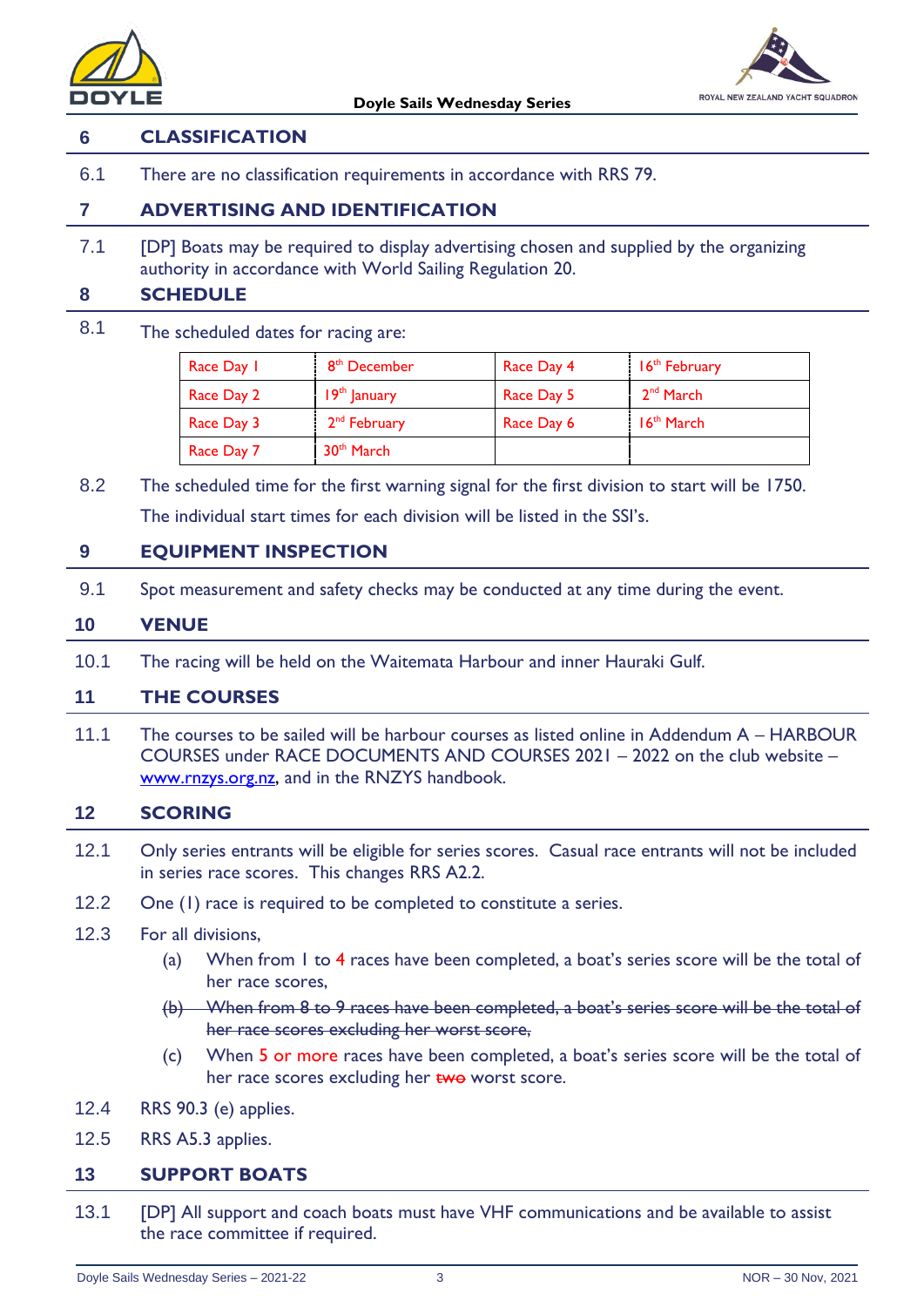



13.2 [DP] All support and coach boats shall have an engine safety cut out switch (kill cord) attached to the driver at all times while the engine is running unless prior written exemption has been provided by the Organising Authority.

#### **14 RIGHTS TO USE NAME AND LIKENESS**

- 14.1 By participating in this event, competitors automatically grant to the Organising Authority and the event sponsors the right, in perpetuity, to make, use, and show, at their discretion, any photography, audio and video recordings, and other reproductions of them made at the venue or on the water from the time of their arrival at the venue, until their final departure, without compensation.
- 14.2 All those who take part in this event as competitors as well as support crew or spectators agree to be overflown by a drone during the duration of the event, this includes your person and your property (boats).

#### **15 RISK STATEMENT**

RRS 3 states: "The responsibility for a boat's decision to participate in a race or to continue to race is hers alone." By participating in this event each competitor agrees and acknowledges that sailing is a potentially dangerous activity with inherent risks. These risks include strong winds and rough seas, sudden changes in weather, failure of equipment, boat handling errors, poor seamanship by other boats, loss of balance on an unstable platform and fatigue resulting in increased risk of injury. **Inherent in the sport of sailing is the risk of permanent, catastrophic injury or death by drowning, trauma, hypothermia, or other causes.**

#### **16 DISCLAIMER OF LIABILITY**

All those taking part in RNZYS races or any other sailing events controlled by the RNZYS, as between the RNZYS and each of those so taking part, do so at their own risk and responsibility and the RNZYS and any sponsor associated with this event has no liability for any damage, loss or any penalty suffered by any boat crew or any other person taking part in such events. The RNZYS and any sponsor associated with this event shall not be responsible for the seaworthiness of a boat whose entry is accepted and/or the sufficiency and/or adequacy of its equipment or the competence of its skipper or crew. The RNZYS reserves the right in its sole and uncontrolled discretion to refuse entry

#### **17 INSURANCE**

Each participating boat shall be insured with valid marine third-party liability insurance with a minimum cover of \$5,000,000 per incident or the equivalent.

#### **18 PRIZES**

- 18.1 Prizes will be presented for line honours and for first, second and third on general handicap in each division in the RNZYS clubrooms at after racing on the day of racing.
- 18.2 For a second-place prize to be awarded, five (5) yachts must start the race in that division. For a third-place prize to be awarded, eight (8) yachts must start the race in that division.
- 18.3 Line honour prizes can only be collected at that day's prizegiving.
- 18.4 Series prizes will be awarded for line honours and first, second and third overall on general handicap in each division at the series prize giving on Wednesday <del>16<sup>th</sup> 30<sup>th</sup> M</del>arch 2022.